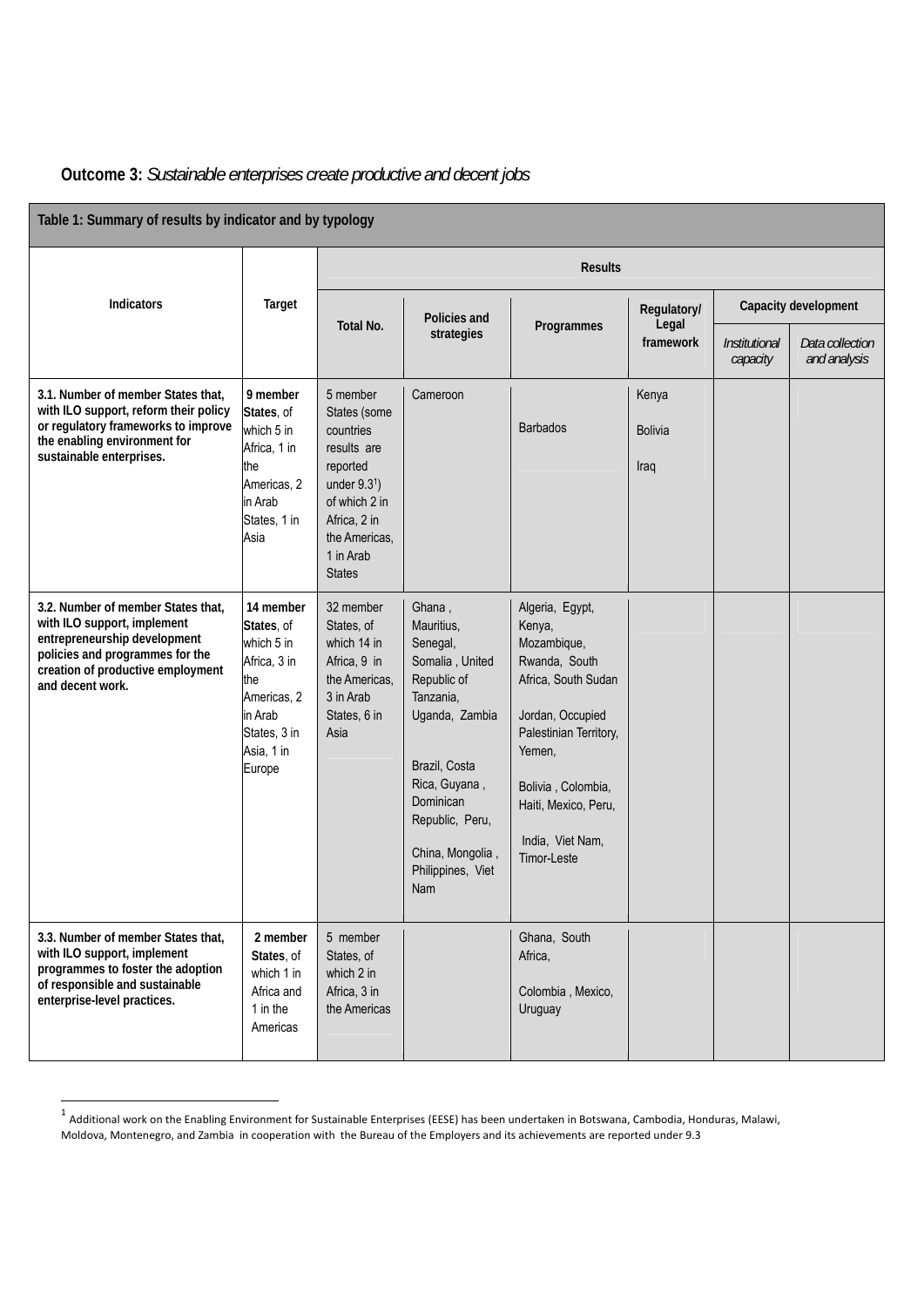| 3.4. Number of member States that,<br>with ILO support, adopt policies that<br>integrate the principles of the<br>Tripartite Declaration of Principles<br>concerning Multinational Enterprises<br>and Social Policy (MNE Declaration). | 5 member<br>member<br>States, of<br><b>State</b><br>which in<br>each<br>region | Chile |  |  |  |  |
|----------------------------------------------------------------------------------------------------------------------------------------------------------------------------------------------------------------------------------------|--------------------------------------------------------------------------------|-------|--|--|--|--|
|----------------------------------------------------------------------------------------------------------------------------------------------------------------------------------------------------------------------------------------|--------------------------------------------------------------------------------|-------|--|--|--|--|

| Table 2: ILO results chain: Country examples |                                                                                                                                                                                                                                                                                                                                        |                                                                                                                                                                                                                                                                                                                                                                                                                                                                                                                                                         |                                                                                         |
|----------------------------------------------|----------------------------------------------------------------------------------------------------------------------------------------------------------------------------------------------------------------------------------------------------------------------------------------------------------------------------------------|---------------------------------------------------------------------------------------------------------------------------------------------------------------------------------------------------------------------------------------------------------------------------------------------------------------------------------------------------------------------------------------------------------------------------------------------------------------------------------------------------------------------------------------------------------|-----------------------------------------------------------------------------------------|
| Country                                      | ILO contribution (outputs delivered by<br>the Office)                                                                                                                                                                                                                                                                                  | Results (action taken by the country)                                                                                                                                                                                                                                                                                                                                                                                                                                                                                                                   | Gender<br>specific                                                                      |
| Viet Nam                                     | Integration of the "Start and Improve<br>$\bullet$<br>Your Business" (SIYB) tool in the<br>government's "Million Farmers"<br>programme, supported through<br>implementation planning, materials<br>adaptation, training of Master<br>Trainers and M&E system<br>development.                                                           | In 2013, the General Department of Vocational Training (GDVT) of the<br>Ministry of Labour, Invalids and Social Affairs officially adopted SIYB<br>for use in its "Million Farmers" rural skills development programme;<br>the training packages were adapted to the small farmer/rural worker<br>context and translated into Vietnamese; an initial pool of 79 Trainers<br>from GDVT institutions in 4 provinces were trained by 16 SIYB Master<br>Trainers, who in turn are expected to train up to 1 million farmers per<br>year across the country. | 70% of all<br>trainers trained<br>are female                                            |
|                                              | Support provided for nationwide roll-<br>$\bullet$<br>out of the ILO entrepreneurship<br>education programme "Know About<br>Business" in lower secondary<br>education to be completed by 2015<br>including material adaptation as well<br>as training and certification of 20<br>National Key Facilitators that will train<br>teachers | The Ministry of Education and Training (MOET) decided in 2013 to<br>$\bullet$<br>roll-out KAB nationwide in lower secondary schools from 2015. There<br>are 11'000 lower secondary schools that will offer the 120 hours<br>voluntary course to potentially 20 million students.                                                                                                                                                                                                                                                                        |                                                                                         |
|                                              | Technical and financial support to the<br>$\bullet$<br>Viet Nam Chamber of Industry and<br>Commerce (VCCI) helping sectoral<br>associations in the furniture sector to<br>adopt and use the ILO's training and<br>in factory counselling programme on<br>how to improve productivity and<br>working conditions in SMEs<br>(SCORE).     | VCCI and sectoral industry associations have adopted the SCORE<br>training programme. 26 SMEs representing ca. 6,800 workers have<br>participated in trainings during this biennium. Up to 90% of SMEs<br>report adoption of improved workplace practices such as better work<br>organization, employee suggestion schemes, and daily worker-<br>manager meetings. 47% report cost savings due to SCORE training<br>after having taken the training in this biennium.                                                                                   | 7% of the<br>SME <sub>s</sub> are<br>women-owned,<br>36% of the<br>workers are<br>women |
| South Africa, Free State                     | Assistance provided to roll out<br>$\bullet$<br>adapted entrepreneurship education<br>programme including training of 70<br>teachers                                                                                                                                                                                                   | Launch of entrepreneurship education programme (called startUP&go)<br>$\bullet$<br>in 60 schools for 5'800 learners (2013)                                                                                                                                                                                                                                                                                                                                                                                                                              | More than 50%<br>female learners                                                        |
|                                              | Entrepreneurship and small and<br>medium enterprise (SME) research                                                                                                                                                                                                                                                                     | South African SME Observatory was established in 2013 as a public<br>private partnership to produce evidence based recommendations for                                                                                                                                                                                                                                                                                                                                                                                                                  |                                                                                         |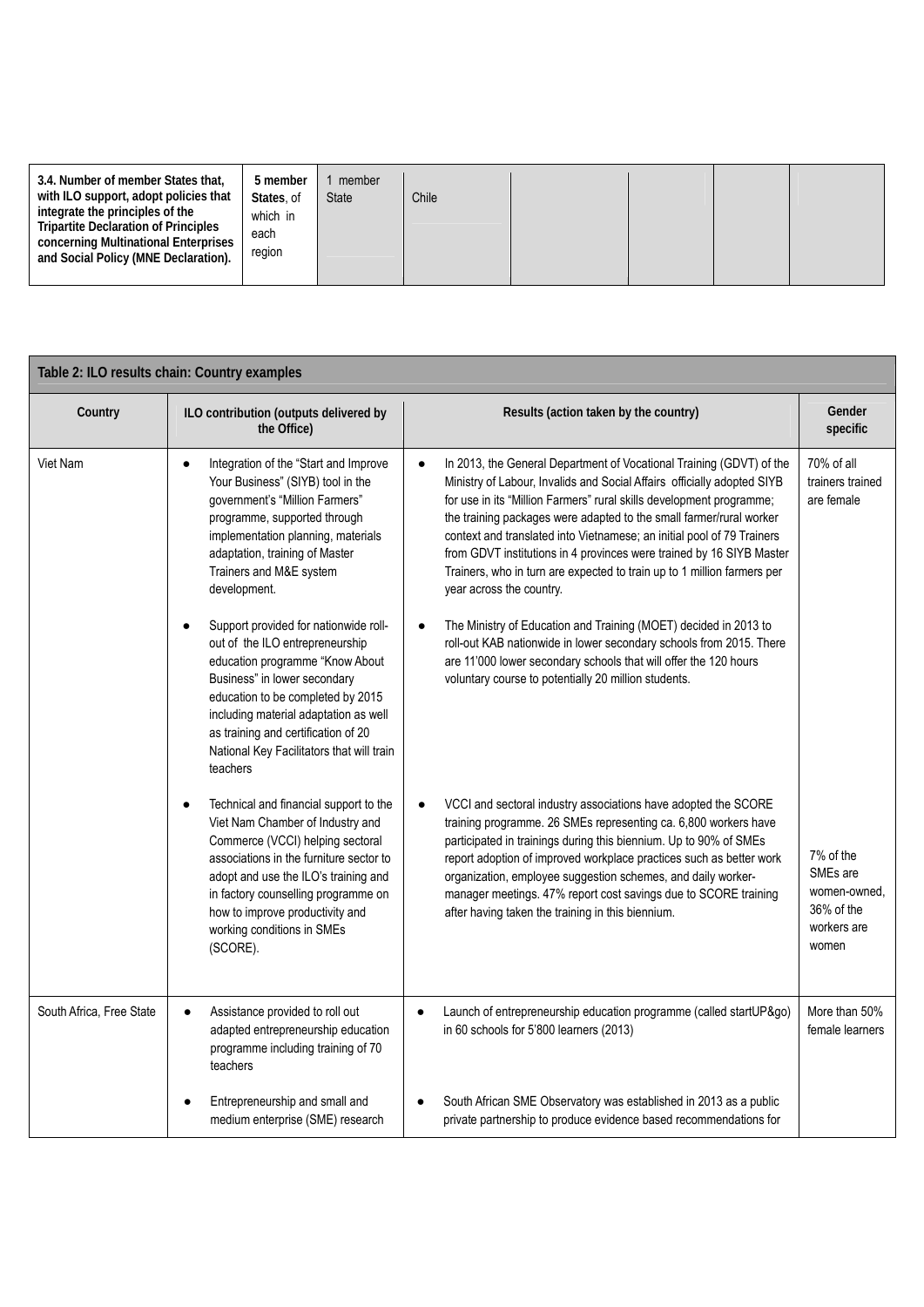|       | for evidence based advocacy<br>resulted in 14 ILO publications that<br>were validated and discussed with<br>national stakeholders, e.g. value<br>chain analysis on specific sectors,<br>youth entrepreneurship, Red Tape,<br>SME support programmes<br>25 local providers of business<br>support services were competitively<br>selected and strengthened to deliver<br>demand driven and sector specific<br><b>Business Development Services</b><br>(BDS); in addition business plan<br>competition was conducted | policy makers. ILO TC funds leveraged additional funding from<br>National Treasury, Department for Economic Development and the<br>University of the Free State (250,000 USD).<br>Providers served so far approx. 1000 SMEs in the biennium (results in<br>terms of better business practices adopted, enterprise performance<br>improved, or additional jobs created only available in 2014 based on<br>follow up surveys). ILO TC funds leveraged additional funding from the<br>private sector (550,000 USD in cash and in kind contributions). | 37% of<br>business plan<br>competition<br>winners are<br>female, other<br>disaggregated<br>baseline data<br>not yet<br>available |
|-------|--------------------------------------------------------------------------------------------------------------------------------------------------------------------------------------------------------------------------------------------------------------------------------------------------------------------------------------------------------------------------------------------------------------------------------------------------------------------------------------------------------------------|----------------------------------------------------------------------------------------------------------------------------------------------------------------------------------------------------------------------------------------------------------------------------------------------------------------------------------------------------------------------------------------------------------------------------------------------------------------------------------------------------------------------------------------------------|----------------------------------------------------------------------------------------------------------------------------------|
| Chile | Organization of two national<br>$\bullet$<br>seminars with 200 participants to<br>sensitize social partners on the areas<br>of the MNE Declaration;<br>development of a training course on<br>corporate social responsibility run<br>once a year for 20 managers of<br>MNEs and national enterprises                                                                                                                                                                                                               | Establishment of several business networks committed to the<br>advancement of different decent work areas (business network<br>against child labour; business network for the inclusion of people with<br>disabilities, etc.) as a result of greater awareness and knowledge on<br>CSR and the MNE Declaration                                                                                                                                                                                                                                     |                                                                                                                                  |
|       | Technical assistance and facilitation<br>$\epsilon$<br>of an agreement between an MNE<br>(Grupo Norte) and two trade union<br>confederations                                                                                                                                                                                                                                                                                                                                                                       | Agreement signed between Grupo Norte and two trade unions (CCOO<br>and CUT). The agreement recognizes the fundamental principles and<br>rights at work and establishes several training programmes and CSR<br>schemes for issues such as health insurance benefits for employees.                                                                                                                                                                                                                                                                  |                                                                                                                                  |
|       | Participation in a national seminar<br>organized by the Foreign Affairs<br>Ministry (Directorate for Foreign<br>Economic Relations) on international<br><b>CSR</b> instruments                                                                                                                                                                                                                                                                                                                                     | Establishment of a National Council on Social Responsibility in March<br>2013 with the objective of promoting the use of the main five<br>international CSR instruments (ILO MNE Declaration, OECD MNE<br>Guidelines, Global Compact, the Business and Human Rights<br>framework, and ISO 26000).                                                                                                                                                                                                                                                  |                                                                                                                                  |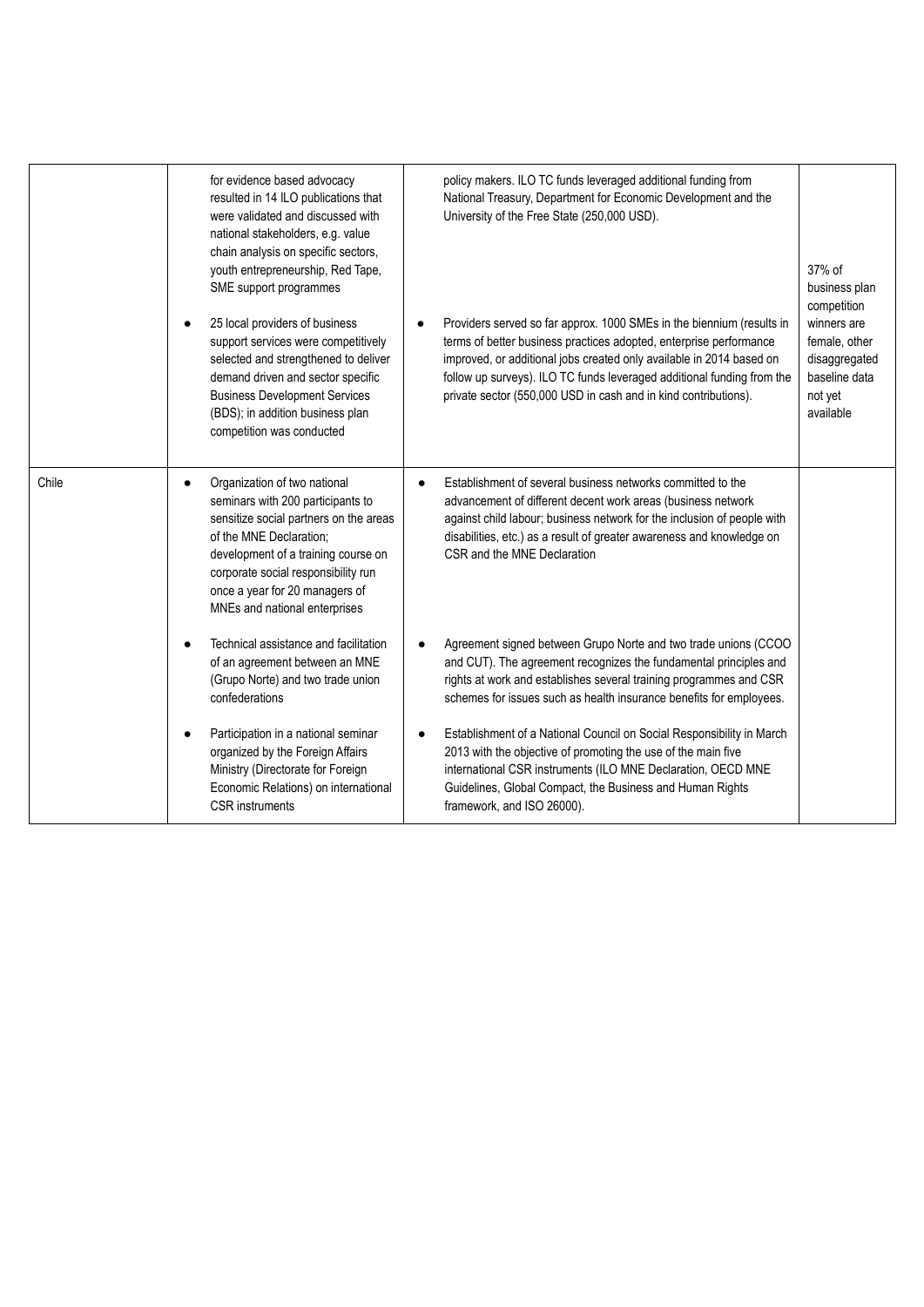## **Lessons learned: (200 words)**

Outcome 3 is very relevant to member countries as an effective and tangible way in which the ILO can contribute to employment creation, including in new areas of demand such as green jobs. As a consequence, Outcome 3 continues to be constantly oversubscribed (see table 1 of this section). Outcome 3 has also proven to be one of the most important TC priorities (current portfolio approx. 115 Mio USD) which is crucial to support constituents in achieving country objectives.

In order to sustain this high demand the office will have to

- further scale up interventions by moving away from small and fragmented project interventions to designing larger, more integrated packages. Recent project interventions designed by the Office combine several products for the promotion of sustainable enterprises reinforcing each other, pool the resources of several donors, and go for longer duration.
- continuously improve monitoring and impact assessment, showing to policy makers and tax payers what works in sustainable enterprise development. This is also a frequent request of external project evaluations carried out during this biennium.
- maintain and further increase the good levels of extra budgetary resource mobilization also accessing new donors like large foundations, emerging country governments or corporations.

| Table 3: Summary of most significant outputs by typology |                                                                                                                                                                                                                                                                                                                                                                                                                                                                                                                                                      |  |  |
|----------------------------------------------------------|------------------------------------------------------------------------------------------------------------------------------------------------------------------------------------------------------------------------------------------------------------------------------------------------------------------------------------------------------------------------------------------------------------------------------------------------------------------------------------------------------------------------------------------------------|--|--|
| Knowledge generation<br>and dissemination                | Publication of tracer study on the ILO's global entrepreneurship training program in 2012 (Start and Improve<br>Your Business - SIYB) documents outreach to 1.1 Mio participants and creation of 675,000 jobs per<br>biennium.                                                                                                                                                                                                                                                                                                                       |  |  |
|                                                          | ILO/UNEP report "Working towards Sustainable Development: Opportunities for Decent work and Social<br>$\bullet$<br>Inclusion in a Green Economy" released prior to Rio+20 (2012) jointly with IOE and ITUC which shows that a<br>green economy can create more and better jobs, lift people out of poverty, and promote social inclusion                                                                                                                                                                                                             |  |  |
|                                                          | Green Jobs studies in 6 countries showing current and potential employment impact of green economy<br>$\bullet$<br>policies, reviewed and disseminated in 2 Expert Meetings (2013)                                                                                                                                                                                                                                                                                                                                                                   |  |  |
|                                                          | ILO/German Agency for International Cooperation (GIZ) publication collecting the recent empirical evidence<br>$\bullet$<br>on the job creation effects of SMEs in developing countries. The key finding is that small is still beautiful<br>because this enterprise segment creates most of the new jobs                                                                                                                                                                                                                                             |  |  |
|                                                          | Report on an enabling environment for sustainable enterprises in Latin America with substantial contributions<br>$\bullet$<br>from ENTERPRISES Department                                                                                                                                                                                                                                                                                                                                                                                            |  |  |
|                                                          | Creation of a thematic webpage on sustainable enterprises on the ILO site                                                                                                                                                                                                                                                                                                                                                                                                                                                                            |  |  |
|                                                          | The "Collective Brain" (www.sseacb.net) was released in 2013 as a new virtual interaction space to<br>$\bullet$<br>complement the ILO Academy on Social and Solidarity Economy. It aims at enabling current and former<br>participants of the Academies as well as other SSE key persons from different countries, to engage,<br>cooperate, exchange, and deepen their knowledge. It is a virtual interaction platform available in several<br>languages, which aims at reproducing and reinforcing the dynamics of the academy throughout the year. |  |  |
|                                                          | To complement the Academy on Social and Solidarity Economy, a face-to-face learning platform has been set<br>up in 2013. The purpose of this e-learning platform is to engage the participants through innovative learning<br>and knowledge sharing tools. It consists of self-learning modules, accompanied by Webinars, an online                                                                                                                                                                                                                  |  |  |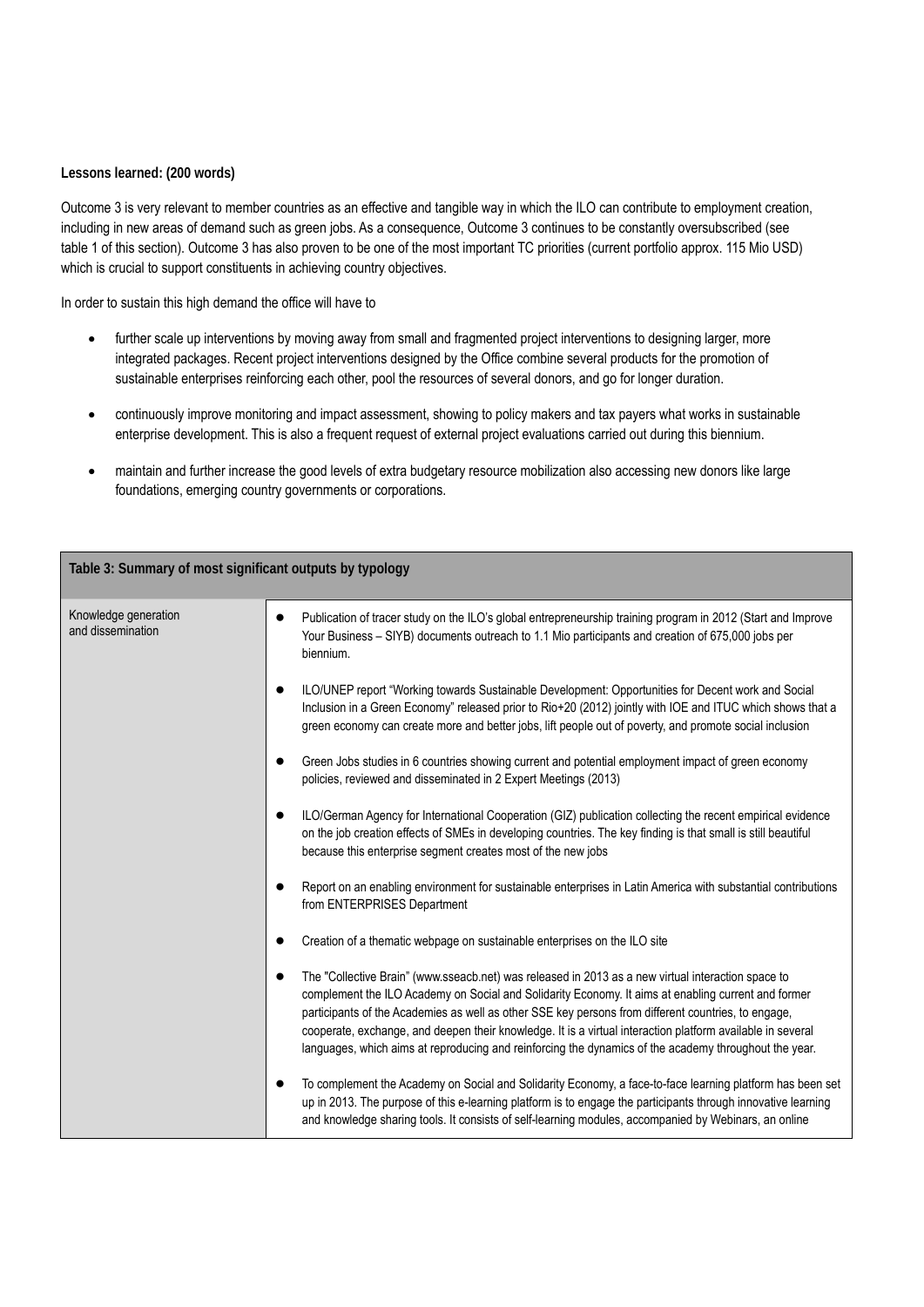|                                         | assessment on training needs and videos with qualified witnesses.                                                                                                                                                                                                                                                                                                                                                                                                                                                                                                                                                                                                                                                                                                                                                                                                                                                 |
|-----------------------------------------|-------------------------------------------------------------------------------------------------------------------------------------------------------------------------------------------------------------------------------------------------------------------------------------------------------------------------------------------------------------------------------------------------------------------------------------------------------------------------------------------------------------------------------------------------------------------------------------------------------------------------------------------------------------------------------------------------------------------------------------------------------------------------------------------------------------------------------------------------------------------------------------------------------------------|
|                                         | ILO Global Enterprise Team Blog on intervention models and results measurement in order to further improve<br>$\bullet$<br>the quality of technical cooperation project proposals                                                                                                                                                                                                                                                                                                                                                                                                                                                                                                                                                                                                                                                                                                                                 |
|                                         | For the first time the office launched experiments rigorously testing the impact of ILO enterprise interventions<br>$\bullet$<br>based on a control group approach. The 4 experiments initiated cover entrepreneurship education in schools<br>and entrepreneurship training for out of school youth and adults including a programme on women's<br>entrepreneurship development (results only available in the next biennium)                                                                                                                                                                                                                                                                                                                                                                                                                                                                                    |
|                                         | ILO Helpdesk for Business provides access to ILO tools and resources from across the Office that can assist<br>$\bullet$<br>company managers in aligning policies and practices with principles of the MNE Declaration and sustainable<br>enterprise development. The assistance service has answered enterprise-related requests from over 300<br>users from different geographical regions this biennium and the trilingual website (www.ilo.org/business).<br>During the period 1 October 2010 - 1 August 2013 the ILO Helpdesk for Business website received a total of<br>92,960 visitors, an overall average of 2,734 visitors/month (up from 1,504 in 2011; 3,464 in 2012 and reaching<br>4,457 in 2013).                                                                                                                                                                                                  |
| Policy advice and<br>technical services | Assessments of the enabling environment for sustainable enterprises (EESE) have been initiated in 15<br>$\bullet$<br>countries. Priority areas for improvements through new or revised policies, laws or regulations have been<br>identified for each country. In cooperation with for Bureau Employers' Activities, position papers have been<br>developed for some of the countries as the basis for advocacy by the respective employers' organizations.<br>This also strengthens the capacities of the organizations (see reporting under Outcome 9).                                                                                                                                                                                                                                                                                                                                                         |
|                                         | Assessments of the environment for the promotion of women entrepreneurs in 8 countries. Findings are<br>٠<br>discussed, validated and acted upon with representatives from ministries of labour, employers' and workers'<br>organizations and women entrepreneur's associations.                                                                                                                                                                                                                                                                                                                                                                                                                                                                                                                                                                                                                                  |
|                                         | In the context of the project Green Jobs in Asia, employment creation models in selected green sectors<br>$\bullet$<br>(sustainable tourism, renewable energy, sustainable social housing construction, municipal solid waste<br>management) were developed and incorporated in sector, local, and national initiatives in Indonesia,<br>Bangladesh, Philippines and Sri Lanka.                                                                                                                                                                                                                                                                                                                                                                                                                                                                                                                                   |
|                                         | Ministerial consultation in Sri Lanka in 2013 on the draft of the National Cooperatives Policy for Sri Lanka.<br>Adoption of the draft policy by Cabinet expected before end 2013.                                                                                                                                                                                                                                                                                                                                                                                                                                                                                                                                                                                                                                                                                                                                |
|                                         | In Egypt, a cooperative roadmap was developed and discussed at national level with farmers, trade unionists,<br>cooperative leaders, academics, journalists and policy makers. This initiative enabled a discussion on<br>cooperative law among all stakeholders and alerted them of the importance of cooperatives in the current<br>economic context.In Tajikistan, technical support provided by the ILO at the request of Union of Employers led<br>to the process of formulation of the draft Law on Cooperatives which has been approved by the President's<br>Office and the Madjlisi Namoyandagon, the lower chamber of the Parliament on 20th of February 2013. ILO's<br>assistance included sharing the experience of the Kyrgyz cooperative movement with cooperative<br>stakeholders in Tajikistan and awareness raising among Tajik officials on legal issues related to cooperative<br>development. |
| Capacity building                       | The ILO continues to be one of the largest providers of entrepreneurship training (SIYB) reaching out to more<br>$\bullet$<br>than 1 Mio participants in 2012/13. The product has also been customized to specific target groups like youth                                                                                                                                                                                                                                                                                                                                                                                                                                                                                                                                                                                                                                                                       |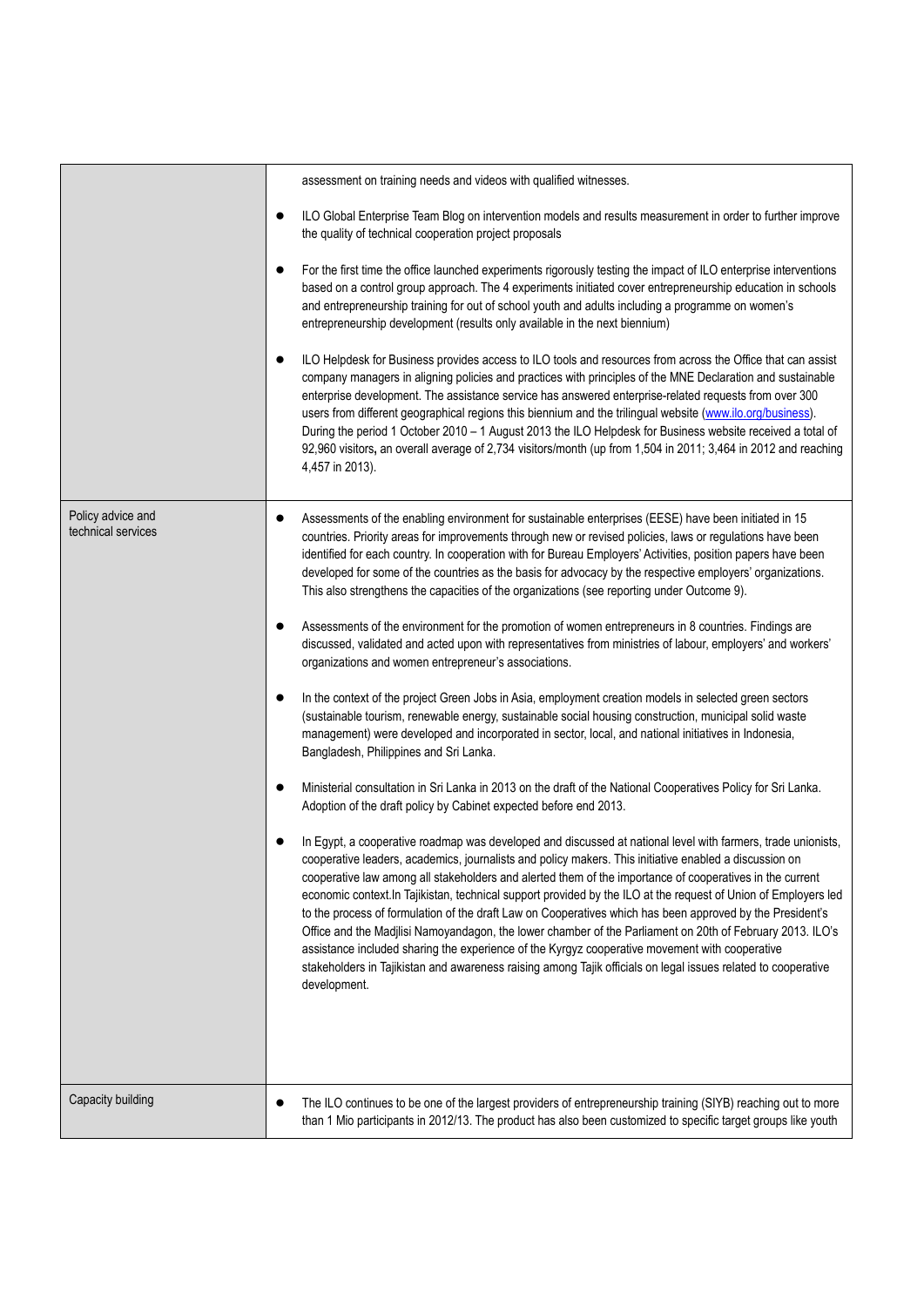entrepreneurs in East Africa (more than 100,000 participants expected for current biennium) or farmers and rural workers in Vietnam (600,000 in 2013).

- 9 new member countries have introduced entrepreneurship education (Know about Your Business KAB) in secondary or tertiary schools accompanied by trainings of teachers. In total 56 countries are using KAB and 860,000 students have taken the course during this biennium.
- The ILO is an important implementing agency for women's entrepreneurship development, with nine technical cooperation projects over this biennium (covering 14 countries). The largest project covered Southern Africa certifying over 300 local service providers which served more than 6000 women and men (80% women) contributing to the creation of 1000 new jobs.
- During this biennium the Sustaining Competitive and Responsible Enterprises Programme (SCORE) reached out to 300 SMEs in 7 emerging countries (total No of employees: 60,000) in order to support them on improving productivity and working conditions through better workplace cooperation. In 2013, the Office managed to secure external funding topped up by own internal resources to massively scale up SCORE in the next five years quadrupling the number of participating enterprises.
- There continues to be a close cooperation with ITC/ILO on training policy makers and practitioners on topics related to enterprise development. The topic with the highest demand in 2012/13 has been value chain development; more than 700 people from over 60 countries were trained in value chain analysis and development. The Summer Academy on Sustainable Enterprise Development, a two-week training programme, was held twice in the biennium with 140 participants. In addition, the Academy was replicated for the first time on a regional basis in Latin America in 2013 with 54 participants. Finally, the third edition of the ILO Academy on Social and Solidarity Economy took place in 2013 in Morocco with 86 participants.
- Eight webinars were conducted jointly with the Global Compact Office and ILO technical experts to introduce ILO tools and resources as part of for sustainable enterprise development for companies committing to the UN Global Compact Principles, attended by company managers from 120 different companies across different regions.
- Business schools modules "Introducing sustainability into the supply chain" and "The Labour Dimension of CSR" piloted in various business schools in Africa (Ghana), Asia (China) and Europe (Switzerland, Italy), including training of trainers and direct teaching of MBA students.
- The Managing Your Agricultural Cooperative package "My.COOP" was translated and made available in 8 languages and implemented in 9 countries from 3 regions. Two online ToT courses were offered through the My.COOP online platform (in English, French and Spanish), and the platform also works as an active forum for discussion with over 700 registered users.
- Joint training programmes organized in 2012 and 2013 by the ILO and the Japanese cooperative movement (through the Japanese Consumers' Co-operative Union) to expose selected African cooperative leaders from Kenya, South Africa and Tanzania to get exposed to and learn about good practices of the Japanese cooperative enterprises through lectures and study visits to cooperative enterprises in Japan.
- Validation of one-week training course "Greening Economies, Enterprises and Jobs", a joint initiative of ITC-ILO, ACTEMP and Green Jobs to strengthen the capacity of Employers' Organisations in the promotion of environmentally sustainable enterprises
- Green Business Ideas manual produced and applied in Kenya, Uganda and Tanzania as part of youth entrepreneurship training, accompanied by a promotional video
- The Greener Business Asia project applied training packages for the hotel and the automotive sector in